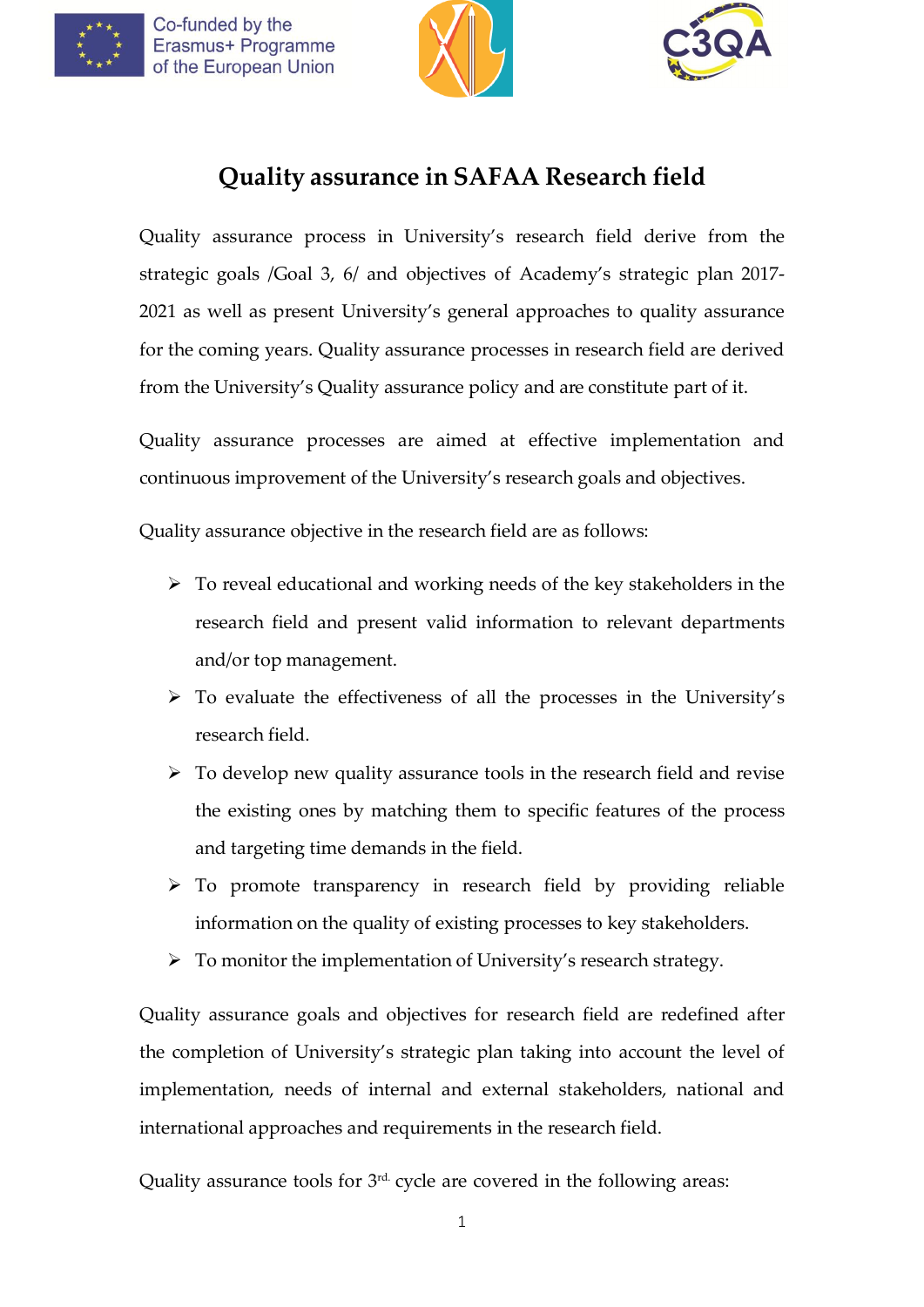





admission, academic programs and courses, research conduction and supervision, material resources and provided services, Research strategy. Below is the description of each process in details.

#### *Admission*

Quality Assurance Center has developed a focus-group discussion procedure to collect and reveal the needs and demands of internal and external stakeholders more effective, as well as to collect reliable information on key processes. Based on this procedure, a meeting should be conducted with a first-year PhD student to evaluate the admission process: the amount of material required for the professional examination, the approach of the commission during the examination etc. The meeting will be held among firstyear PhD students of each academic year. The results of the meeting will be analyzed by Quality assurance center, after which it will be presented to the Research Center and relevant chair to get acquainted with the results.

#### *Academic program and courses*

For the effective implementation of academic programs it is important to organize properly their development and revision processes. Therefore, quality assurance tools will be embedded by the university that will enable to gather quantitative and qualitative data on the academic programs. Below are the tools that will be applied at the level of academic programs.

## *Evaluation on the course*

For the evaluation on the existing courses a questionnaire has been developed, which has two parts. The question are has also a tool description, where the target group, the number of participants, etc., are described in details. The first part of the questionnaire includes questions on the course workload, tasks given, assessment methods, provided resources etc. In the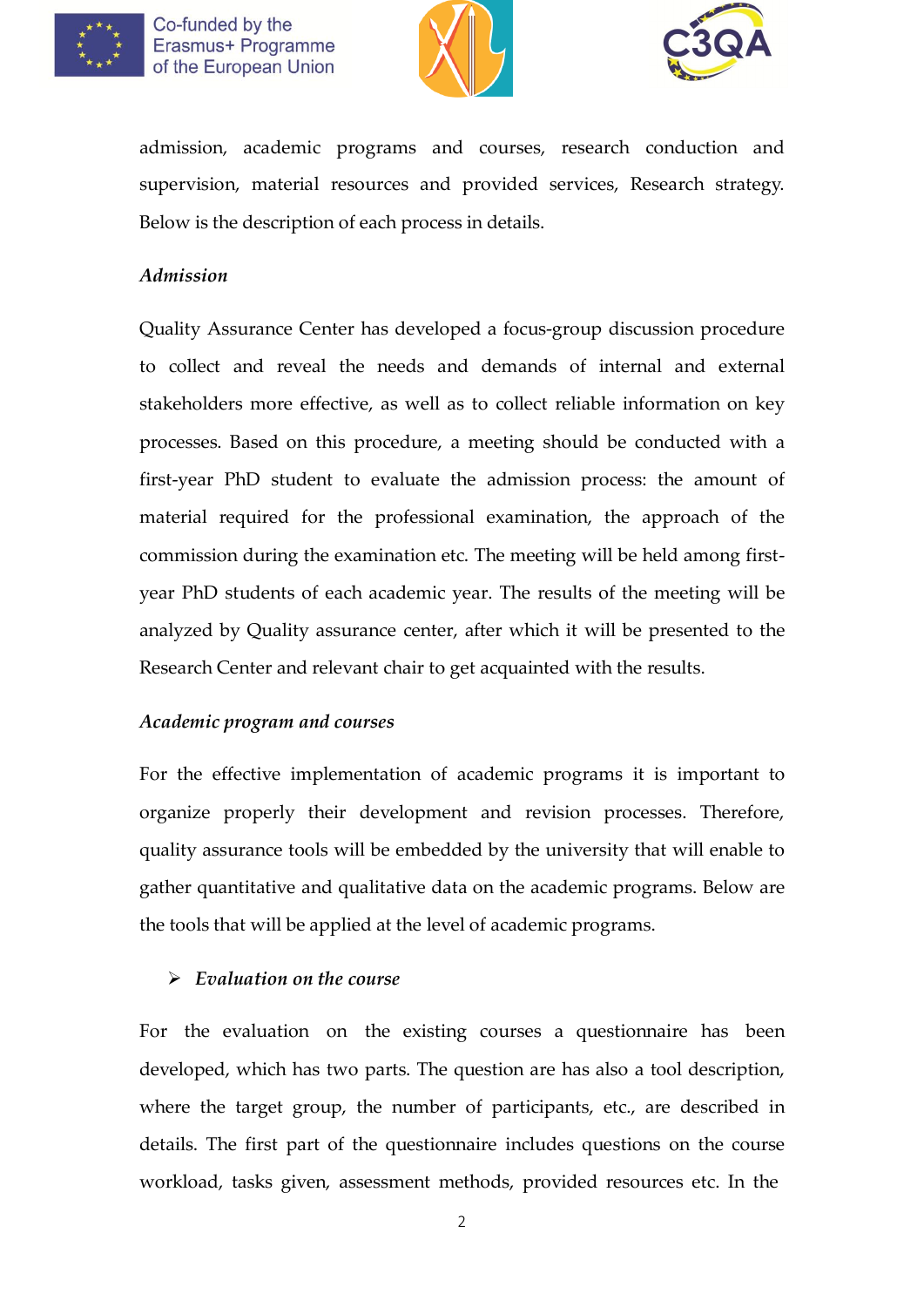





second part, students evaluate the effectiveness of the lecturer's classroom performance: consultancy given, working approach to students, teaching methods, etc.

After completing the survey, Quality assurance center will analyze the data gathered and submit to the relevant chair, after which a meeting will be held to discuss the results of the survey between the head of the chair and lecturer.

## *Evaluation on the academic program*

To evaluate PhD program, Quality assurance center will carry out a focusgroup discussion with graduating students according to the "Procedure for the focus-group meetings at SAFAA".

The discussion will focus on the academic programme, its human and material resources, services provided to PhD students by university etc. To evaluate the effectiveness of the meeting, participants will be given an evaluation sheet. The results of focus-group meetings will be analyzed at Quality assurance center and will be submitted to the Research Center and relevant chair.

For the continuous improvement and revision of the academic program, meetings with all stakeholders are important, so it is planned to conduct meetings with alumni and faculty in accordance with the above-mentioned procedure.

## *Research conduction and supervision*

To evaluate the effectiveness of research conduction and supervision process 2 questionnaires for supervisors and PhD students have been developed with their tool descriptions respectively. The supervisor and PhD student will evaluate each other from the point of view of fulfilling the responsibilities, meetings during research conduction, tasks and guidance given by supervisor, student self-study, etc. The survey will be conducted separately so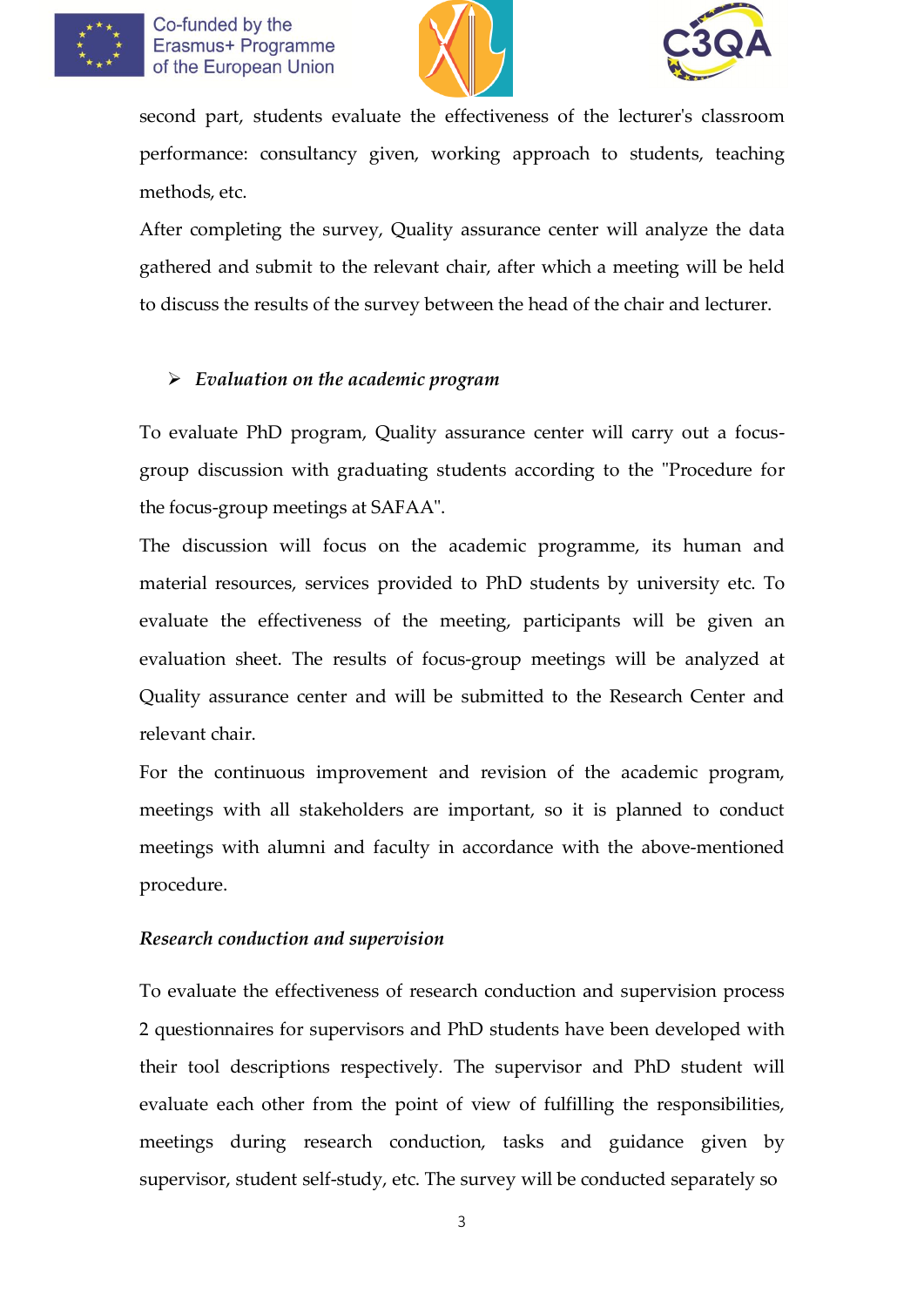





that the participants to be free to express their thoughts. The results of the survey will be analysed at Quality assurance center and submitted to the Research center and the relevant chair to discuss the results. After the discussion, if there are any omissions from the perspective of the student and/or supervisors responsibilities a discussion will be held with the participation of all responsible parties.

### *Evaluation on the existing resources and provided services*

At 3 rd level, quality assurance tools are also used to evaluate the resources and services provided at university. At the moment, only focus-group discussions with graduating PhD students and alumni (Evaluation on the academic program) address the quality of the services provided but it is planned to develop separate questionnaires, through which it will be possible to evaluate the effectiveness of existing resources and services provided by PhD students and by teaching staff.

#### *Research strategy*

Quality assurance processes in the research field will also be carried out for the evaluation of research strategy. Quality assurance center will evaluate:

- $\triangleright$  The effectiveness of research strategy implementation in accordance with the action plan
- $\triangleright$  To what extend has the university achieved to defined key performance indicators.
- Demands of key stakeholders and labor market

The monitoring cycle in the research field will be summarized by an analysis carried out by the Quality assurance center, which will also include recommendations to the field.

Thus, SAFAA has developed such mechanisms of feedback and monitoring